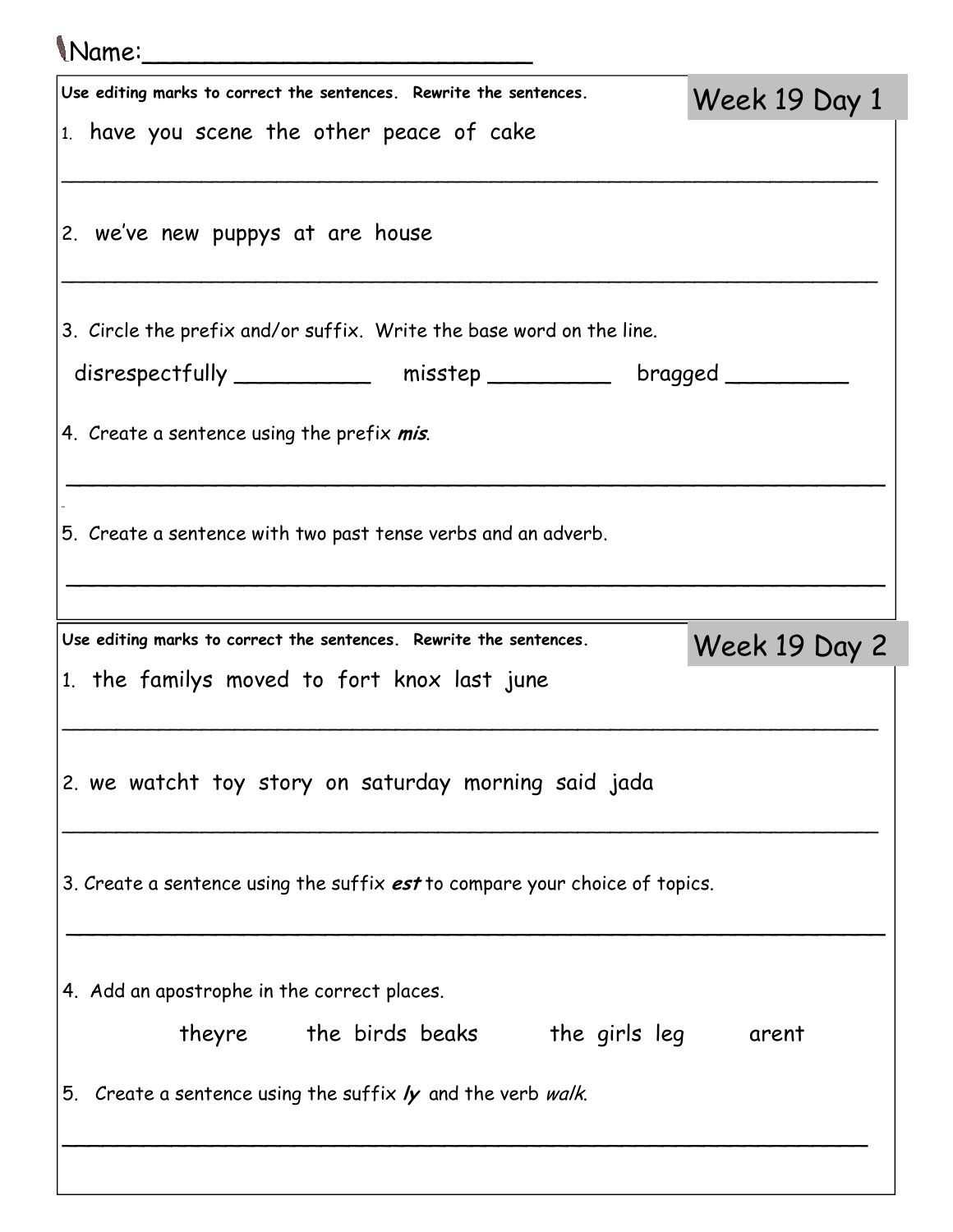| Name:                                                                                 |                     |                                  |               |  |
|---------------------------------------------------------------------------------------|---------------------|----------------------------------|---------------|--|
| Use editing marks to correct the sentences. Rewrite the sentences.                    |                     |                                  | Week 20 Day 3 |  |
| 1. leaf me a lone cried the little boy                                                |                     |                                  |               |  |
| 2. Use context clues to figure out the underlined word. Write a synonym for the word. |                     |                                  |               |  |
| The beautiful Grand Canyon is a magnificent sight.                                    |                     |                                  |               |  |
|                                                                                       |                     |                                  |               |  |
| 3. Add a compound subject to finish the sentence.                                     |                     |                                  |               |  |
|                                                                                       | love to read books. |                                  |               |  |
| 4. Create a sentence using the name of a teacher.                                     |                     |                                  |               |  |
| 5. Add the homophones of the words below.                                             |                     |                                  |               |  |
|                                                                                       | there $\qquad$      | through ________________________ |               |  |
| Use editing marks to correct the sentences. Rewrite the sentences.                    |                     |                                  | Week 20 Day 4 |  |
| 1. would you like doritos or pepsi for a snack                                        |                     |                                  |               |  |
| 2. Use context clues to figure out the underlined word. Write a synonym for the word. |                     |                                  |               |  |
| Be very careful or you might break the delicate dishes.                               |                     |                                  |               |  |
|                                                                                       |                     |                                  |               |  |
| 3. Create a sentence using the word <i>prevent</i> and <i>quotation marks</i> .       |                     |                                  |               |  |
|                                                                                       |                     |                                  |               |  |
| 4. Write the names of your 2 favorite restaurants.                                    |                     |                                  |               |  |
| 5. Write antonyms for the words below.                                                |                     |                                  |               |  |
|                                                                                       |                     |                                  | untie $\_\_$  |  |